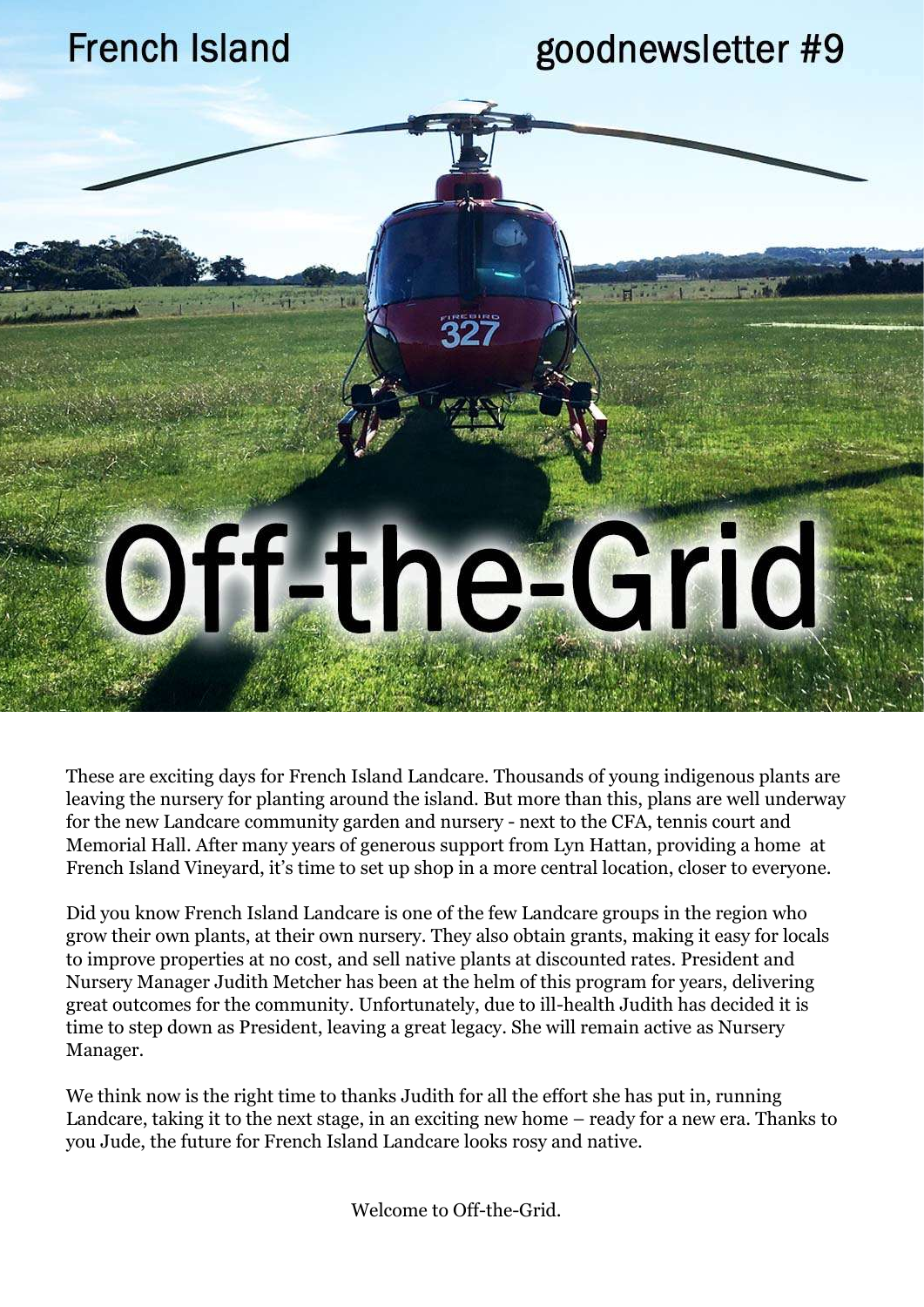# **Gimme Shelter**

Months ago, **Port of Hastings (POH)** removed the roof on our shelter at Stony Point pier, because their Engineer said it was so rusted it would lift off in a big blow! FICA was then faced with the options of getting **POH** to repair or replace the shelter, for about \$10k.

That was when Maurice Ralph quietly offered to take a look at it. He had the tools and the know-how and reckoned he could save our community a lot of money. It turned out designing and manufacturing the roof was the easy part. Maurice also had to get Engineers plans drawn up, obtain a Certificate of Compliance from the Engineering firm, and create a traffic management plan for jetty. Along the way there were numerous delays and reams of paperwork. It dragged on and on, with Maurice stuck in the middle.



Now, despite all the challenges and delays, it's time to celebrate, as the refurbished shelter is back in action, complete with impressive custom-laminated timber beams.



2 Off-the-Grid #9 - June 2021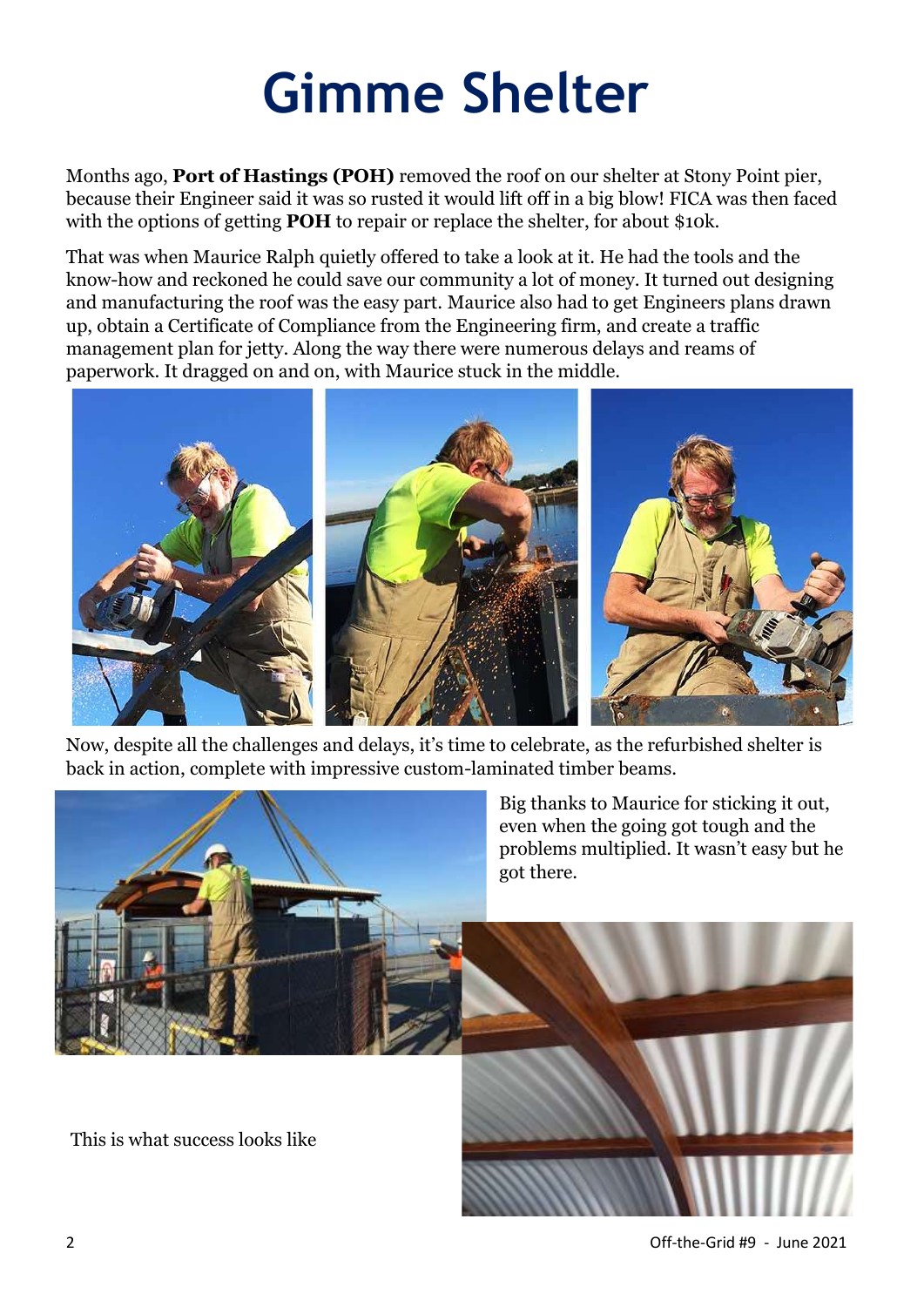



This year the French Island 'CFA AGM was a bit special because we were joined by two of the organisation's big brass:

- Mike Maypiece Catchment Officer for Bass Coast and Cardinia
- Jamie Hansen Assistant Chief Fire Officer

…and they arrived by chopper! (Click on the picture to see it land)

As part of usual business, all leadership roles were re-elected unopposed, including Keith Airs as Captain and Linda Bowden as his 1st Lieutenant. We also noted that Maurice Ralph was reelected as both Secretary and Treasurer = again . Are we ever going to give this guy a break? Somebody else take Secretary please.



Gary Airs got on with the serious fire business.

While Keith greeted our guests - that's Jamie Hansen with the beard and Mike Maypiece on the right.



And many volunteers were officially recognised for their service over the years.

| 5 Years              | Julie Tresize        | <b>25 Year Medal</b> | Daniel Cox          | <b>40 Year Medal</b> | Rose Scott     |
|----------------------|----------------------|----------------------|---------------------|----------------------|----------------|
| <b>10 Year Medal</b> | Andrew Celestina     |                      | Gary Airs           |                      | Judith Cox     |
|                      | <b>Bill Woodward</b> |                      | Maurice Ralph       |                      | James Thompson |
|                      | David Visser         |                      | James Skinner       |                      |                |
| 20 Year Medal        | Graham Price         | <b>30 Year Medal</b> | <b>Geoff Malloy</b> | <b>50 Year Medal</b> |                |
|                      | <b>Terry Martin</b>  |                      | Pat Malloy          |                      | Robbie         |
|                      | Lynette Martin       |                      | <b>Terry Easy</b>   |                      | Thompson       |
|                      | Cathy Harper         |                      |                     |                      |                |

It was a good day all round.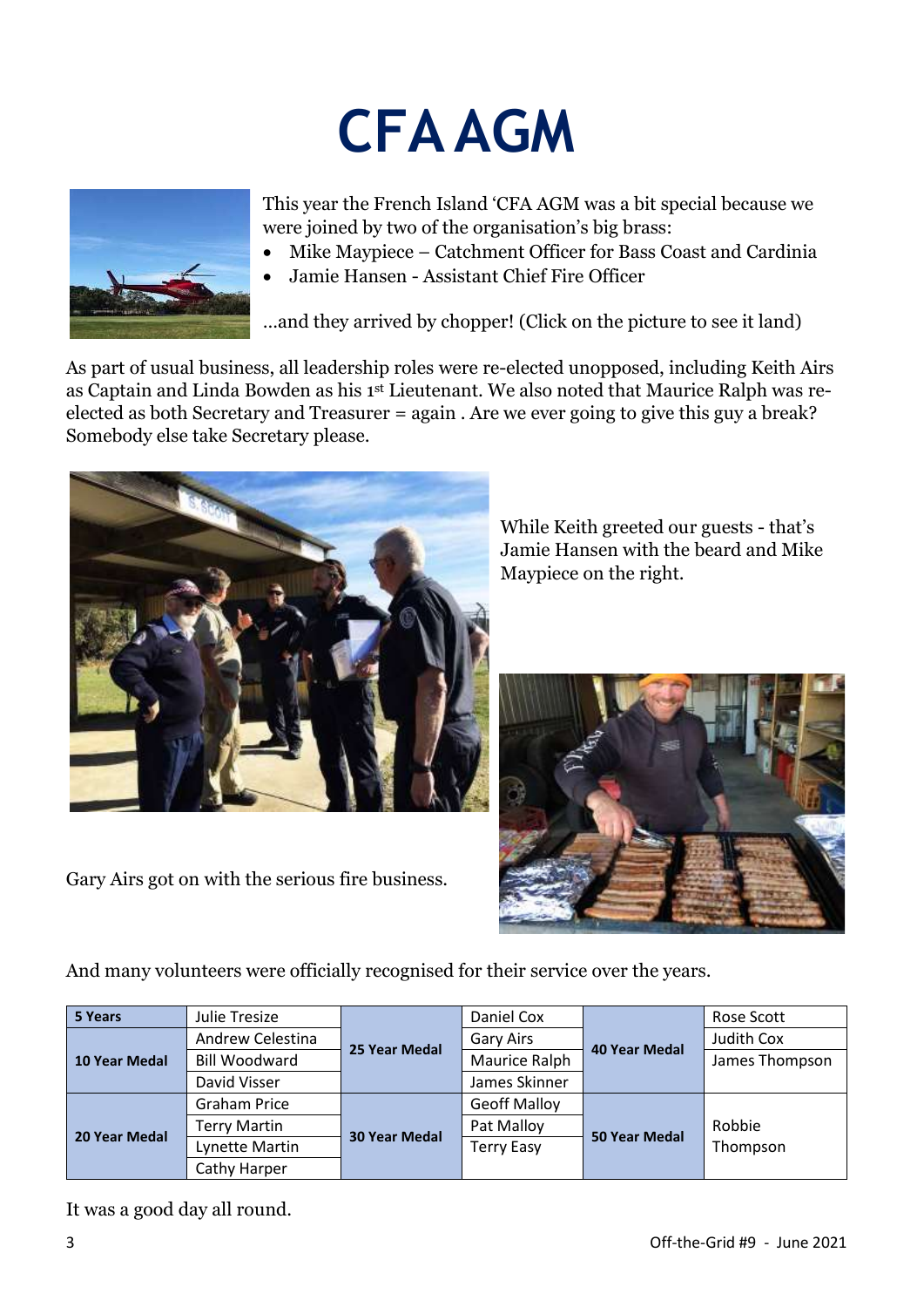### **More of Those Bridge Pictures**



Photo: John Bennetts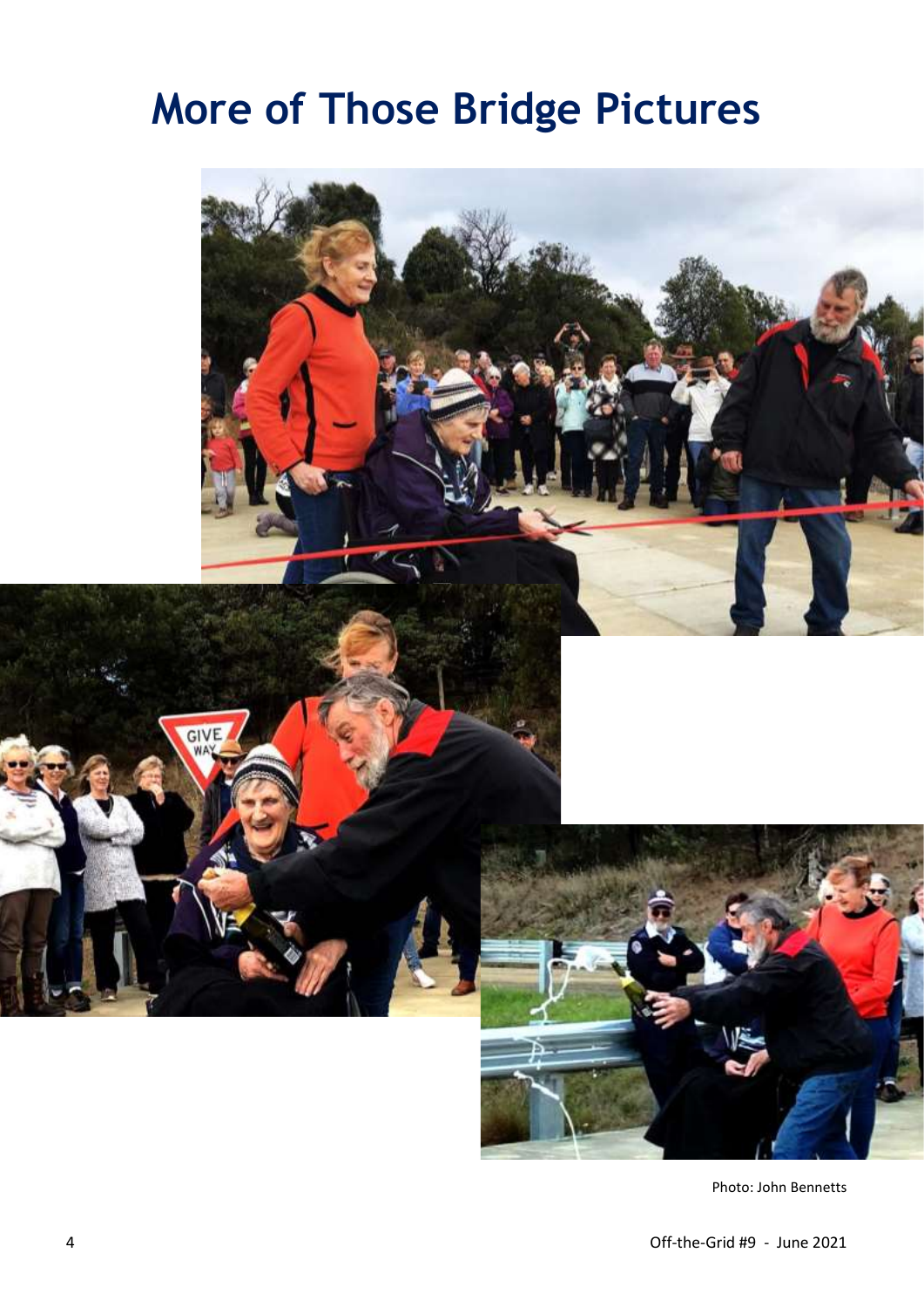### **Lockdown recipe - Gateaux Pima**

Gateau Pima or chilli cake, is a Mauritian snack that goes well with a refreshing drink. It's like a yummy version of falafel, with a bit of a kick.

#### **Ingredients:**

- 250gms yellow split peas
- 4-6 red chillies (to taste)
- half a bunch of fresh coriander
- 2-3 spring onions (green stems only)
- 2 teaspoons Turmeric
- 2 teaspoons Cumin seeds
- 2 teaspoon Salt (adjust to taste later)
- Sunflower oil for frying

#### **Method**



Soak the split peas overnight, making sure it is covered with plenty of water. Drain and retain half a cup of the water – in case your mixture becomes too dry – this shouldn't happen if you had heaps of water in the bowl while soaking.

Blend the split peas in a food processor until the mixture sticks together,with a texture that is not too smooth and not too grainy. Add some of the retained water if your mix is too dry. The mixture needs to stay together when rolled. Place in a mixing bowl.

Add the rest of the ingredients. Salt is added to taste.

Using a tablespoon, place some of the mix in your hand to form a ball and then half flatten. These can be any size you like

Heat enough oil in a pan to cover the flattened balls halfway. Cook and turn once lightly browned on one side.

Adjust the heat to ensure it is cooked enough on the inside and stay crispy and not burnt on the outside.

Place cooked gateaux pima on a paper towel to drain and slightly cool.

Continue the process until you finish the mix.

Enjoy them fresh, but also store any others in an airtight container in the fridge – they will last three days.

Note the raw mixture can be made in advance and frozen or refrigerated for three days.

Recipe & photo: Mylene Pentland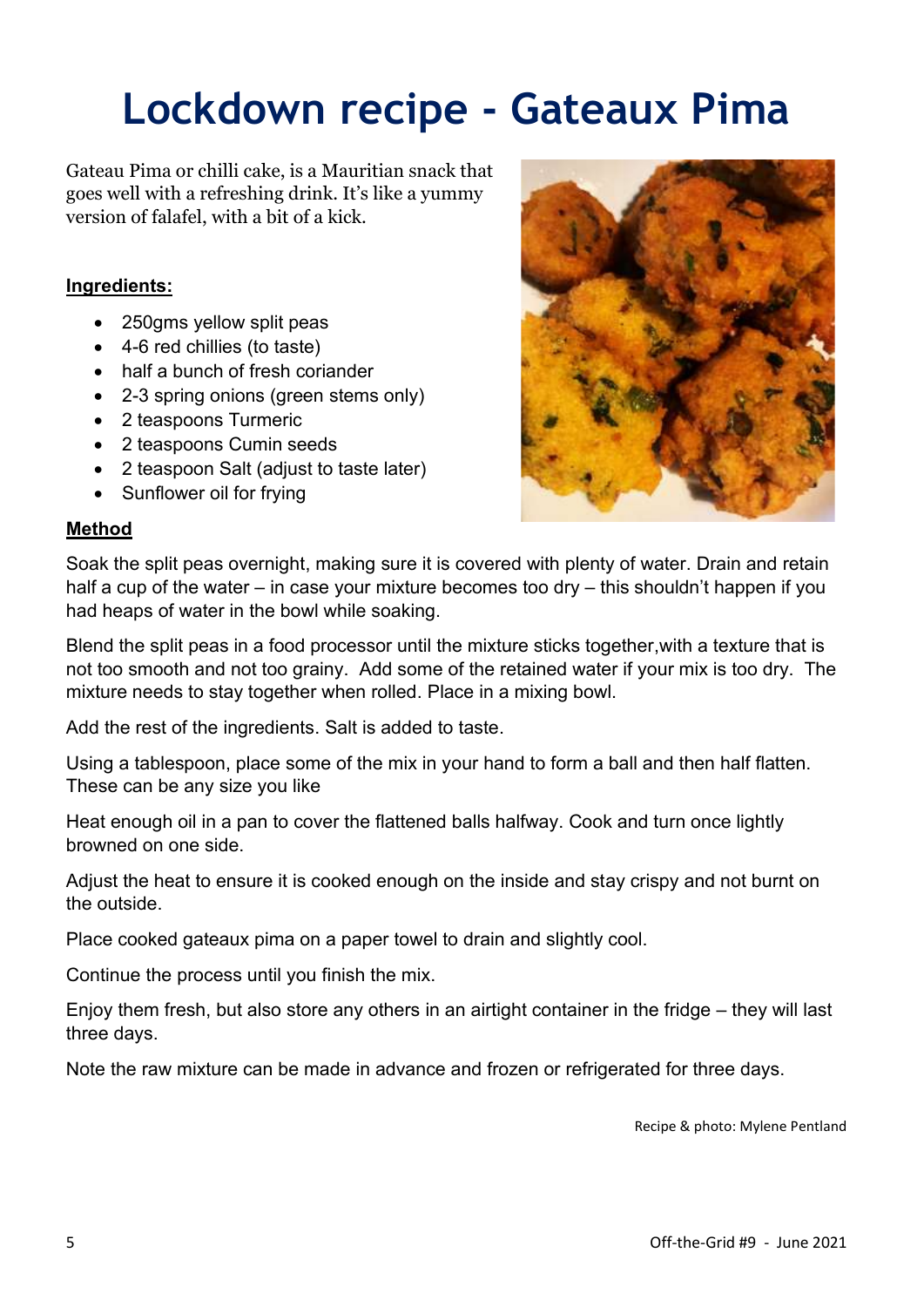## **War Story**

I missed the Vietnam conscription ballot by one month, but grew up with a soldier who did fight, in WW2. My father was stranded in Greece when the British withdrew air cover. He was put on a troopship sailing for home through dangerous waters, with no convoy defence. He saw out the war leading a platoon of anti-aircraft gunners, defending Darwin airport - the worst place in town.

Yes my father fought, alongside friends returned with memories, many dead while he still lived, a jagged edge ready to shoot, at shadows, noises overhead.

Nobody spoke of PTSD soldiers returned, we set them free. Dad had no time for return service leagues he said 'the loudest there had done the least' so instead alone, he calmed down at home over the years, medals, photos reappearing. It takes so long for a man to mourn the mates not turning twenty-four

In WW1 sixty thousand Australians died. We built memorials in stone. The names of the dead were written down in every suburb, city, and town. They're still there. Statues, odalisques, granite shrines sometimes three brothers line by line saying, 'they fought, they died, in terrible noble sacrifice' but of that war they never say why.

After World War two, instead memorials were built as council pools. Families could meet to honour the dead, by swimming, not drowning. We became a nation of champion swimmers.

Korea, Vietnam, Iraq, Afghanistan We keep fighting in distant lands Fighting for what, at what cost? And who makes up these clever plans? You don't see their names carved in stone, reasons they gave, excuses they made, for war! Lest we remember.

World War Two - deaths from conflict:

- Australia 40 thousand
- USA 400 thousand
- UK 450 thousand
- Italy 500 thousand
- 3 million Japanese
- 7.6 million Germans
- 16.8 million Russians
- 20 million Chinese